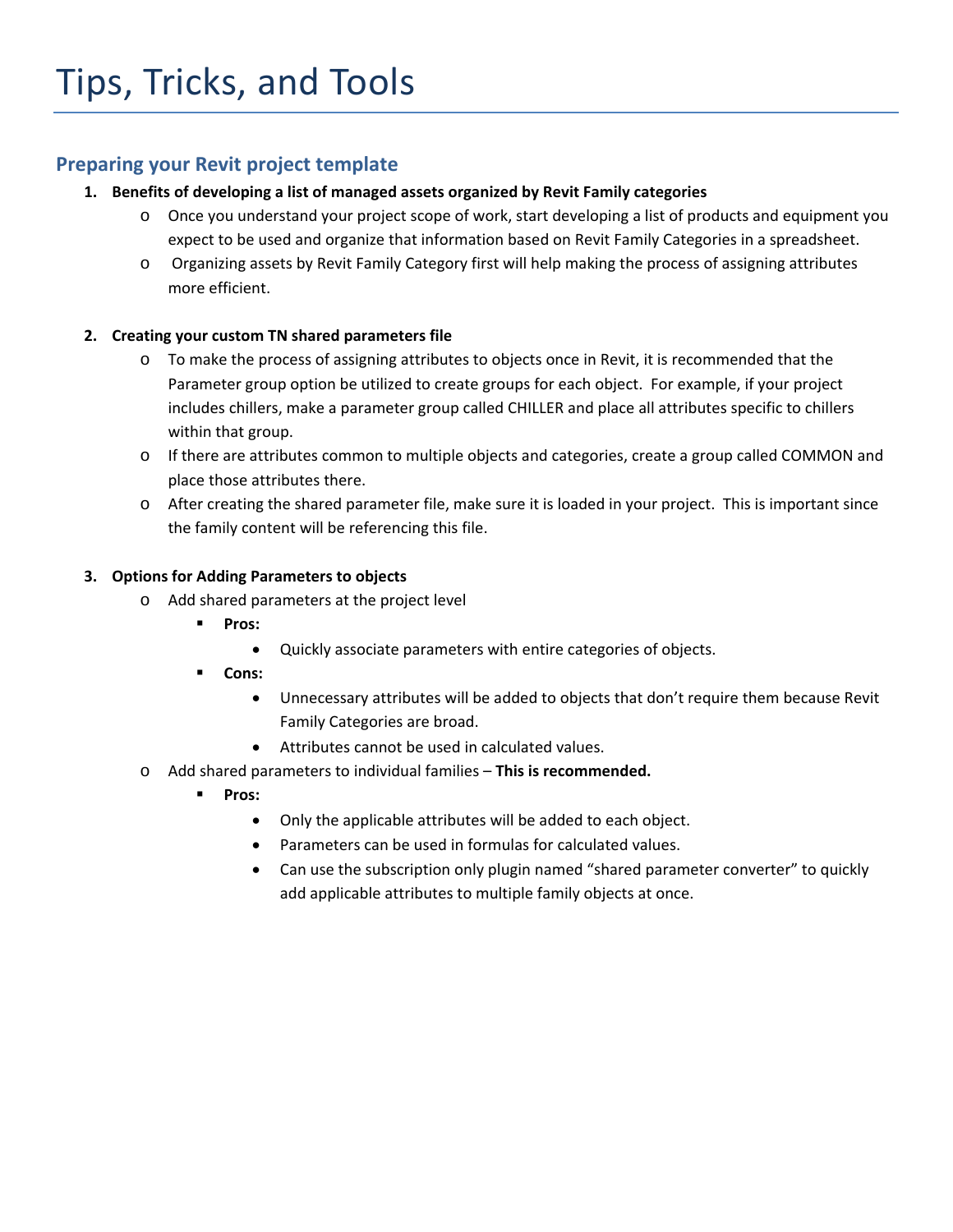# **Using the Revit COBie Extension Exporter Tool**

1. KFA has prepared a series of workflow diagrams to assist teams in understanding how to use the Revit COBie **exporter tool.** Refer to those diagrams for details.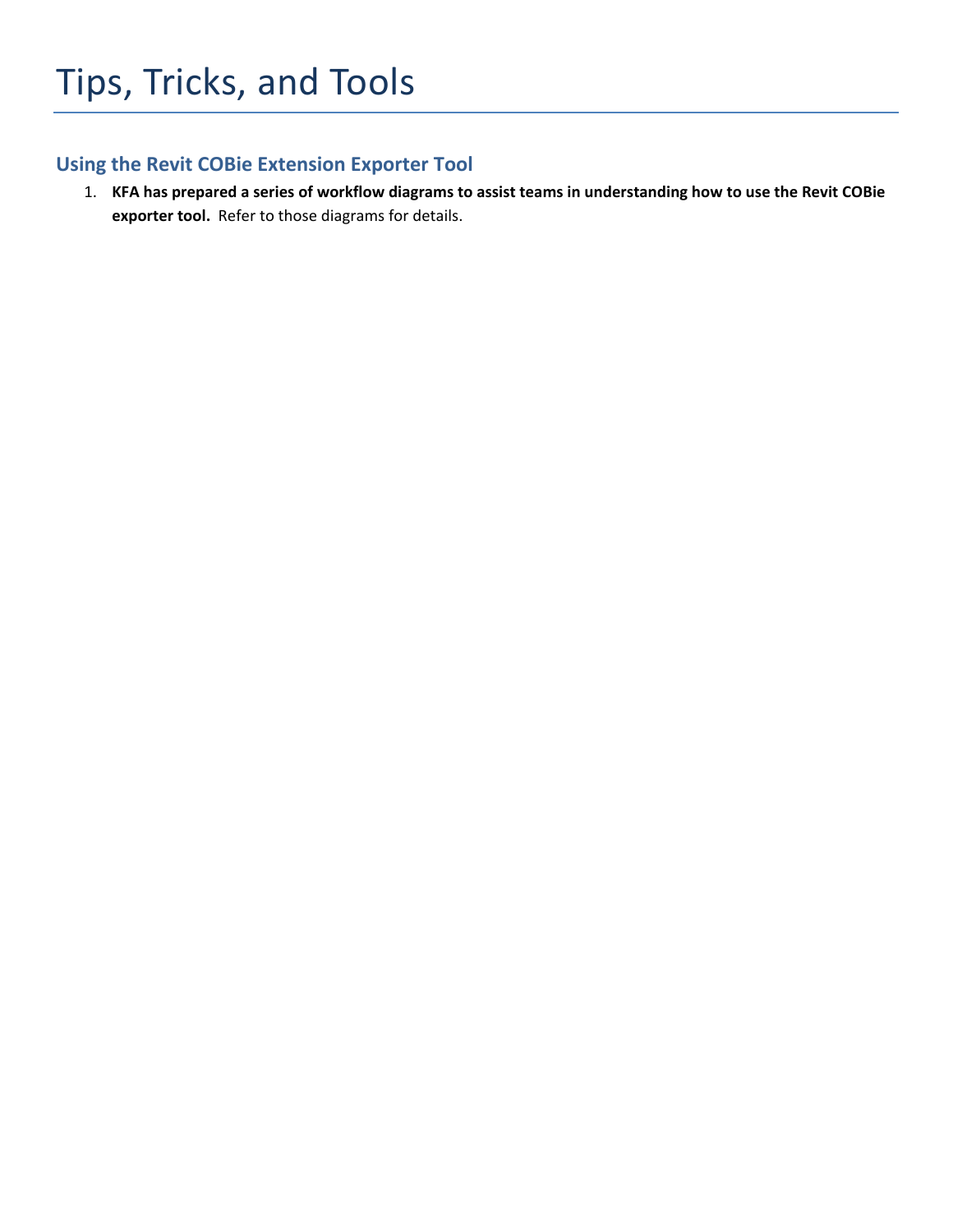# **Revit OmniClass Classification for Products and Equipment**

- 1. Replacing the OOTB OmniClass Table 23 Taxonomy file with a file containing the latest OmniClass Table 23 **numbers and titles.**
	- o As of the 2014 release, Autodesk Revit software is still being shipped with the old 2006 Release date OmniClass Table 23 Numbers and Titles associated with their Out of The Box (OoTB) family objects. In order to update this information with the latest OmniClass numbers, the text file, *OmniClassTaxonomy.txt* needs to be updated and/or replaced with a new version. To get the latest OmnicClass Table 23 Numbers and Titles, visit: http://www.omniclass.org/.
	- $\circ$  It is best to open the text file in excel to perform the updates then save as a text file again when the updates have been completed complete.
	- o If using Windows XP, the file is located in the following folder: **Revit Architecture 2012 and older:** C:\Program Files\Autodesk\<Your Revit Version>\Program\UserDataCache **Revit Architecture 2013 and newer:**  C:\Documents and Settings\<Your username>\Application Data\Autodesk\Revit\Autodesk
	- o If using Windows 7 or higher, the OmniClass Taxonomy file is located in the following folder: **Revit Architecture 2013 and newer:**

C:\Users\<Your username>\AppData\Roaming\Autodesk\Revit\<your Revit version>

o Once the text file is updated, the user will need to open/edit all objects in their component library individually to make sure the classification is selected. Unfortunately, the objects will not automatically update simply because a new file has been placed in the folder.

## **2. Using the Classification Manager (Included with the 2013 Revit COBie Toolkit Only) tool**

- o This tool provides a "work around" to actually replacing the outdated OmniClassTaxonomy file. While it allows you to apply Omniclass Titles and Numbers to objects in bulk as opposed to individually, the updated title and number does not replace the numbers associated with the default attribute for this classification; it creates a separate attribute and places this information there.
- o If this method is used, the user will need to remember to select the appropriate OmniClass Title and Number for export to COBie since there will be two of each in the model.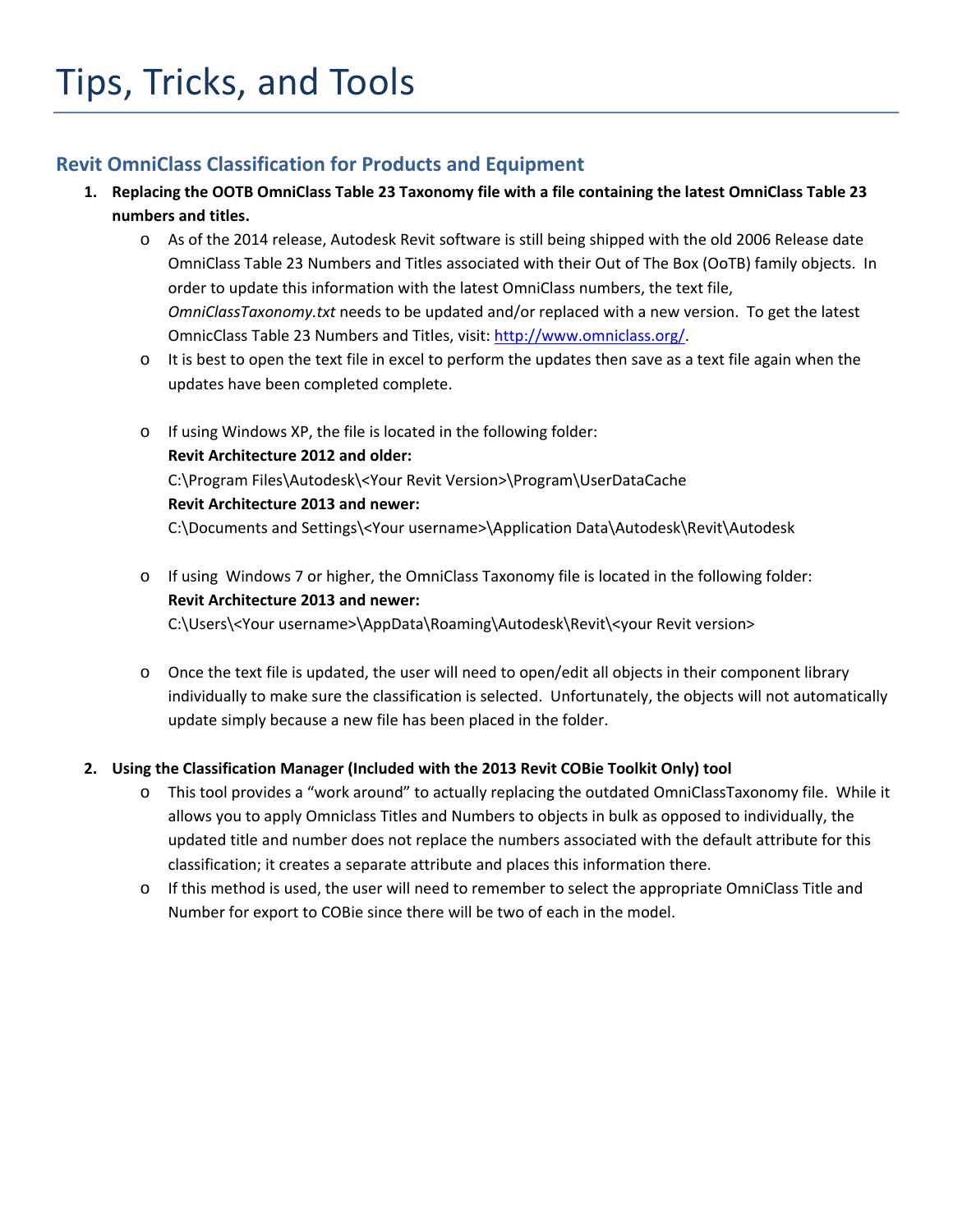## **Tips for Exporting to IFC from Revit**

1. Download and install the open source Revit IFC exporter (both the UI and exporter) for your release version of **Revit from SourceForge.net. (http://sourceforge.net/projects/ifcexporter/)** The tool can also be downloaded from the Autodesk Exchange site as well.Unlike the Out of the Box (OOTB) exporter, this version allows the user to adjust several settings to improve the export output. Users have more control and can confirm exactly what gets exported to IFC. See the screen shots below for the IFC Exporter dialog & setup windows using the latest version of the IFC Exporter tool for Revit.

| <in-session setup=""></in-session> |                               |                                                                                               |  | Modify setup |  |
|------------------------------------|-------------------------------|-----------------------------------------------------------------------------------------------|--|--------------|--|
|                                    |                               | File version: IFC 2x3 Coordination View 2.0                                                   |  |              |  |
| File type: IFC                     |                               |                                                                                               |  |              |  |
|                                    | Space boundaries: None        |                                                                                               |  |              |  |
|                                    |                               | Phase to export: Default phase to export                                                      |  |              |  |
|                                    |                               | Export property sets: IFC common only                                                         |  |              |  |
|                                    |                               | Use coarse tessellation for some BReps                                                        |  |              |  |
|                                    | Don't Export base quantities  |                                                                                               |  |              |  |
|                                    | Don't Split walls and columns |                                                                                               |  |              |  |
|                                    |                               | Don't Export 2D plan view elements                                                            |  |              |  |
|                                    |                               | Don't Export only elements visible in view                                                    |  |              |  |
|                                    |                               | Don't Export linked files as separate IFCs                                                    |  |              |  |
|                                    |                               | Don't Export parts as building elements                                                       |  |              |  |
|                                    | Don't Export bounding box     |                                                                                               |  |              |  |
|                                    |                               | Don't Export solid models when possible                                                       |  |              |  |
|                                    |                               | Don't Use family and type name for references<br>Don't Use 2D room boundaries for room volume |  |              |  |
|                                    |                               | Don't Include IFCSITE elevation in the site local placement origin                            |  |              |  |
|                                    |                               | Don't Store the IFC GUID in an element parameter after export                                 |  |              |  |
|                                    |                               |                                                                                               |  |              |  |

Revit IFC Exporter Dialog Window

| IFC export                                                                                                                                                                                                                                                                                                                                                        |                                                                                                                                                                                                          |                                                                                                                                                                                 | 53<br>$\boxed{\square}$<br>$\equiv$ |
|-------------------------------------------------------------------------------------------------------------------------------------------------------------------------------------------------------------------------------------------------------------------------------------------------------------------------------------------------------------------|----------------------------------------------------------------------------------------------------------------------------------------------------------------------------------------------------------|---------------------------------------------------------------------------------------------------------------------------------------------------------------------------------|-------------------------------------|
| <in-session setup=""><br/><b>IFC2x3 Coordination View 2.0*</b><br/><b>IFC2x3 Coordination View*</b><br/>IFC2x3 GSA Concept Design BIM 2010*<br/><b>IFC2x3 Basic FM Handover View*</b><br/><b>IEC2x2 Coordination View*</b><br/>IFC2x2 Singapore BCA e-Plan Check*<br/>IFC4 Basic Coordination View 2.0*<br/><b>IFC2x3 Extended FM Handover View*</b></in-session> | General<br>Export property sets<br><b>IFC</b> Version<br>File type<br>Phase to export<br>Export only elements visible in view<br><b>Export bounding box</b><br>Export linked files as separate IFCs<br>u | Advanced<br>IFC 2x3 Coordination View 2.0<br><b>IFC</b><br>Space boundaries None<br>Default phase to export<br>Split walls and columns by level<br>Export 2D plan view elements |                                     |
|                                                                                                                                                                                                                                                                                                                                                                   |                                                                                                                                                                                                          |                                                                                                                                                                                 | OK<br>Cancel                        |

Revit IFC Exporter Settings Dialog – General Tab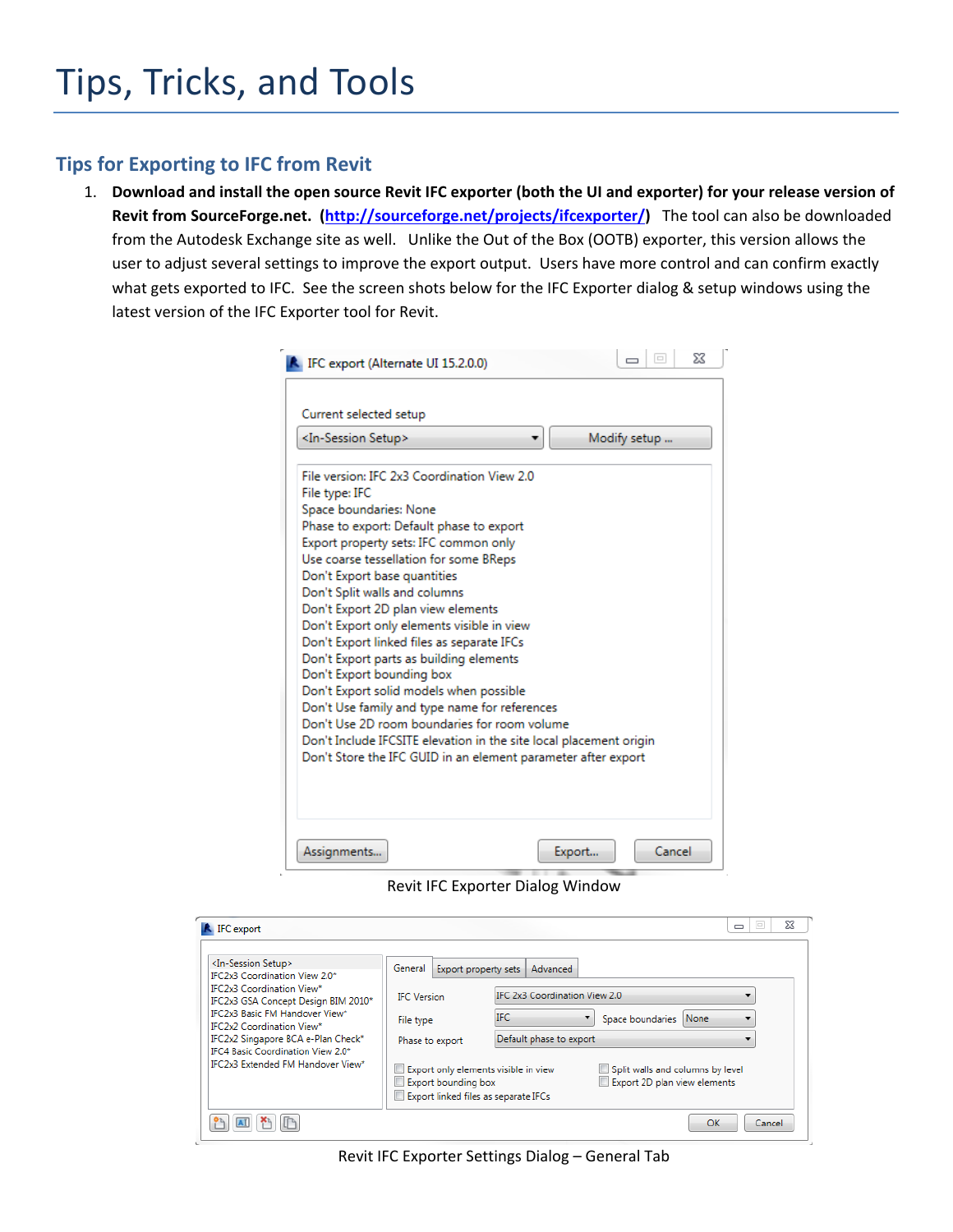

Revit IFC Exporter Settings Dialog – Export property sets Tab

| <in-session setup=""><br/>IFC2x3 Coordination View 2.0*<br/><b>IFC2x3 Coordination View*</b><br/>IFC2x3 GSA Concept Design BIM 2010*<br/>IFC2x3 Basic FM Handover View*<br/><b>IFC2x2 Coordination View*</b><br/>IFC2x2 Singapore BCA e-Plan Check*<br/>IFC4 Basic Coordination View 2.0*<br/>IFC2x3 Extended FM Handover View*</in-session> | General | Export property sets                                                                                                                                       | Advanced                                                                                                                                                                         |
|----------------------------------------------------------------------------------------------------------------------------------------------------------------------------------------------------------------------------------------------------------------------------------------------------------------------------------------------|---------|------------------------------------------------------------------------------------------------------------------------------------------------------------|----------------------------------------------------------------------------------------------------------------------------------------------------------------------------------|
|                                                                                                                                                                                                                                                                                                                                              |         | Export parts as building elements<br>Export solid models when possible<br>Use family and type name for reference<br>Use 2D room boundaries for room volume | V Use coarse tessellation for some BReps and profiles<br>Include IFCSITE elevation in the site local placement origin<br>Store the IFC GUID in an element parameter after export |



## **2. To create custom IFC export settings, do the following:**

- Click the  $\Box$  icon. Next, confirm the following:
	- **•** IFC Version: IFC 2x3 Coordination View
	- File Type: IFC or Zipped IFC
	- Space Boundaries:  $2^{nd}$  Level
	- Phase to Export: Should reflect the Phase of the project you wish to export

## **Next, check the following boxes:**

## **General Tab:**

- Split walls and columns by level
- Export 2D plan view elements

#### **Export Property Sets Tab:**

- Export Revit property sets
- Export IFC Common property sets

## **Advanced Tab:**

- Include IFCSITE elevation in the site local placement origin
- Use coarse tessellation for some BReps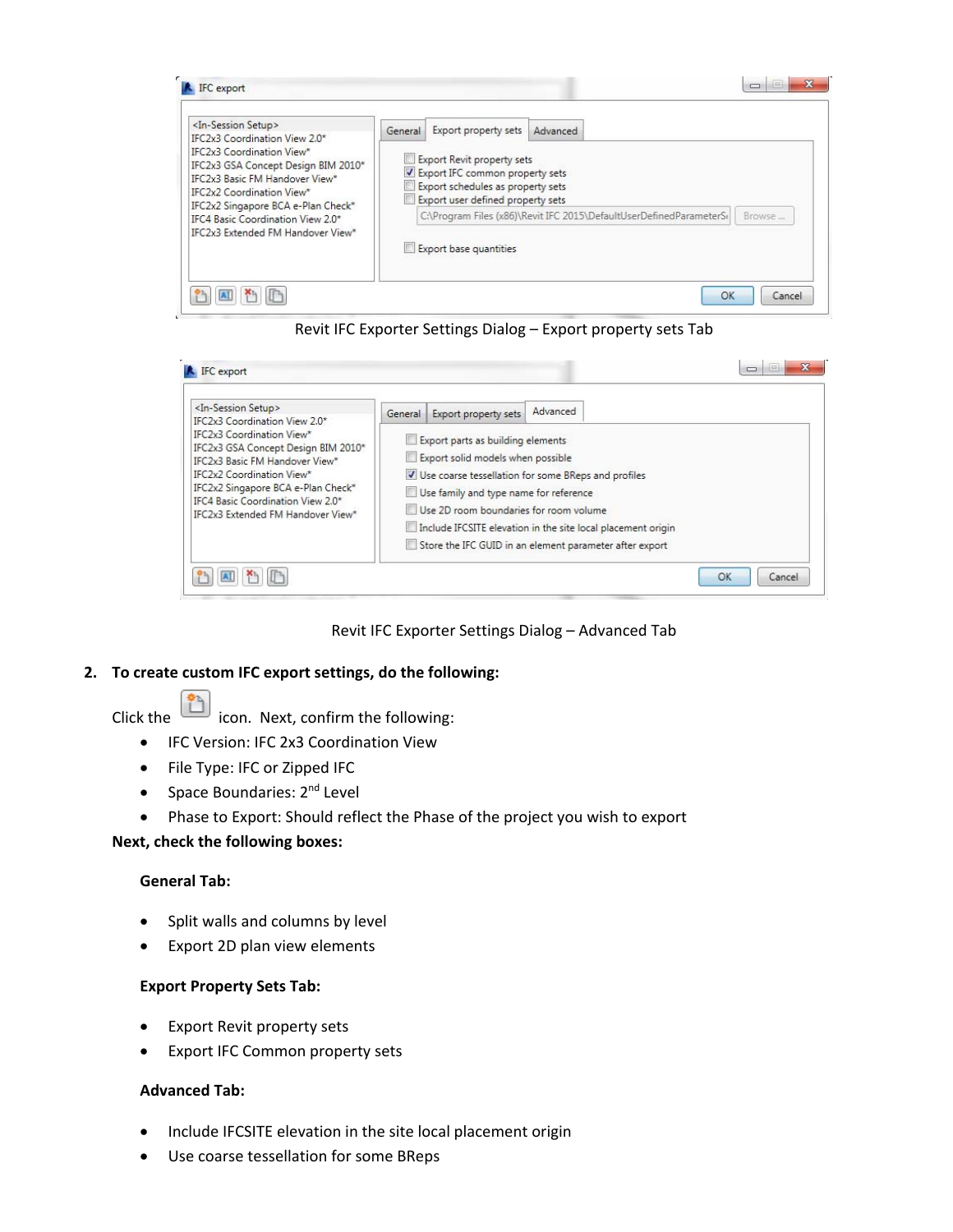- 3. These settings have been tested numerous times and have resulted in IFC models being exported from Revit that contain the additional attributes added to objects.
- 4. If necessary, modify the IFC Export Classes text file via the Revit  $\rightarrow$  Export $\rightarrow$ Options $\rightarrow$ IFC Options dialog to change what items get exported to IFC. Below is a screenshot of the dialog box.

| Category                     | <b>IFC Class Name</b>          | <b>Type</b> |   | Load            |
|------------------------------|--------------------------------|-------------|---|-----------------|
| <b>Generic Models</b>        | <b>IfcBuildingElementProxy</b> |             |   | <b>Standard</b> |
| <b>Hidden Lines</b>          | { IfcBuildingElementProxy }    |             |   | Save As         |
| <b>IfcOpeningElements</b>    | IfcOpeningElement              |             |   |                 |
| <b>Grids</b>                 | Not Exported                   |             |   |                 |
| <b>Guide Grid</b>            | Not Exported                   |             |   |                 |
| <b>HVAC Zones</b>            | Not Exported                   |             |   |                 |
| Boundary                     | Not Exported                   |             | Ξ |                 |
| <b>Color Fill</b>            | Not Exported                   |             |   |                 |
| <b>Interior Fill</b>         | Not Exported                   |             |   |                 |
| <b>Reference Lines</b>       | Not Exported                   |             |   |                 |
| <b>Imports in Families</b>   | <b>IfcBuildingElementProxy</b> |             |   |                 |
| Levels                       | <b>IfcBuildingStorey</b>       |             |   |                 |
| <b>Lighting Devices</b>      | <b>IfcBuildingElementProxy</b> |             |   |                 |
| <b>Lighting Fixture Tags</b> | Not Exported                   |             |   |                 |
| <b>Lighting Fixtures</b>     | IfcLightFixtureType            |             |   |                 |
| <b>Hidden Lines</b>          | { IfcLightFixtureType }        |             |   |                 |
| <b>Light Source</b>          | Not Exported                   |             |   |                 |
| <b>Lines</b>                 | <b>IfcAnnotation</b>           |             |   |                 |
| <area boundary=""/>          | <b>IfcAnnotation</b>           |             |   |                 |
| <beyond></beyond>            | <b>IfcAnnotation</b>           |             |   |                 |
| <centerline></centerline>    | Not Exported                   |             |   |                 |
| <demolished></demolished>    | <b>IfcAnnotation</b>           |             |   |                 |

IFC Export Classes Dialog Window

- 5. **Once the IFC files have been exported**, they can be opened and viewed in any number of free IFC model viewing tools such as Tekla BIMsight or Solibri Model Viewer.
- **6. Additional information regarding the tool can be found on the Revit IFC Exporter Wiki page.** http://sourceforge.net/p/ifcexporter/wiki/Home/

Note: The latest version of the Revit IFC Exporter for Revit 2014 allows for exporting to model to the IFC release 4 (IFC4) format, which is the most current official IFC version. When using Revit 2014 products, be sure *not* to choose this option since support for this schema is not available in many IFC viewing software platforms *yet*. (As of 04.01.2014)

## **Pre‐configured IFC Settings File**

To load and use a preconfigured IFC settings file, take the following steps:

- 1. Navigate to Export, then scroll down to Options and choose IFC Options
- 2. Click the Load button, then navigate to the IFC setting text file.
- 3. Click the appropriate text file, and then click Open.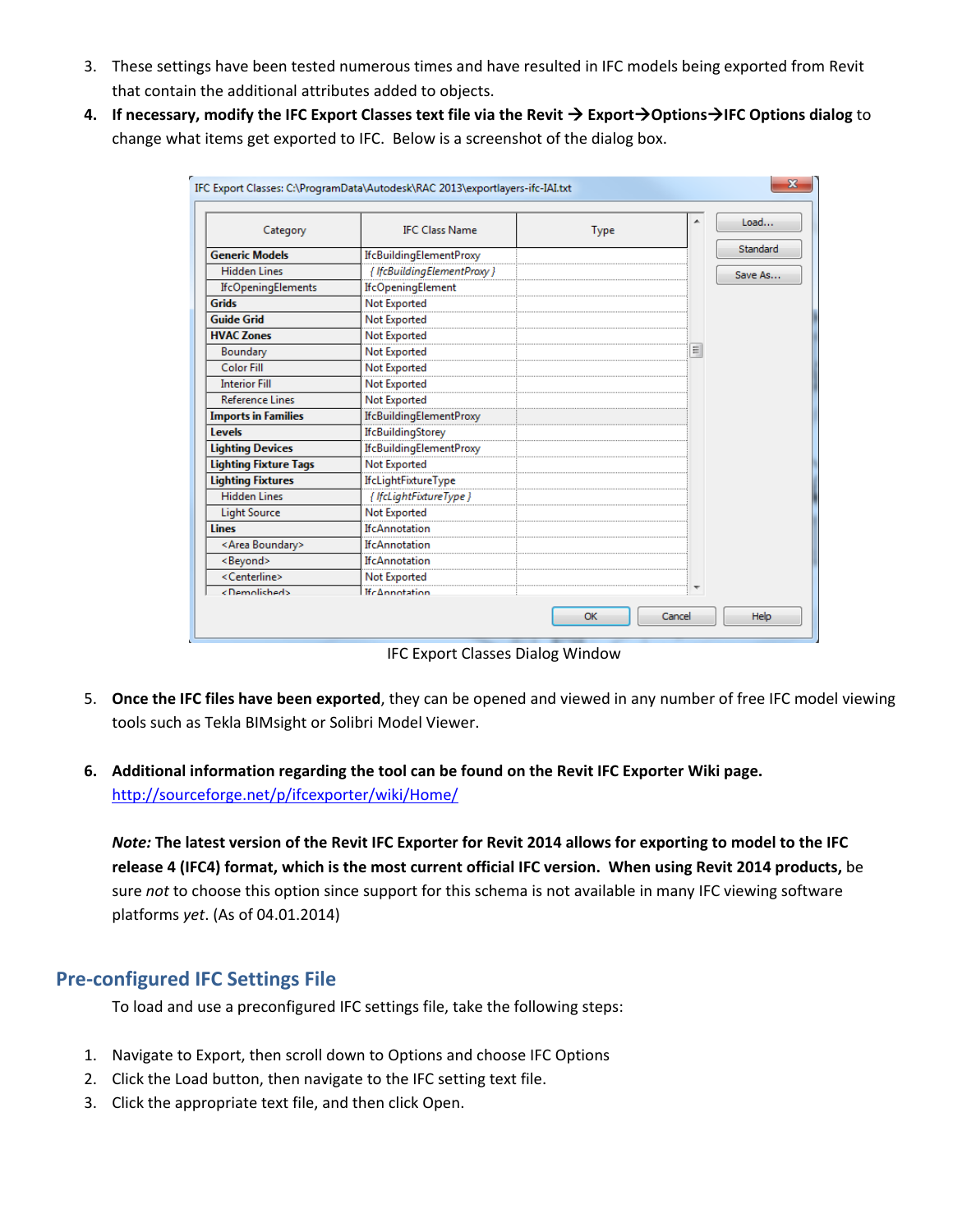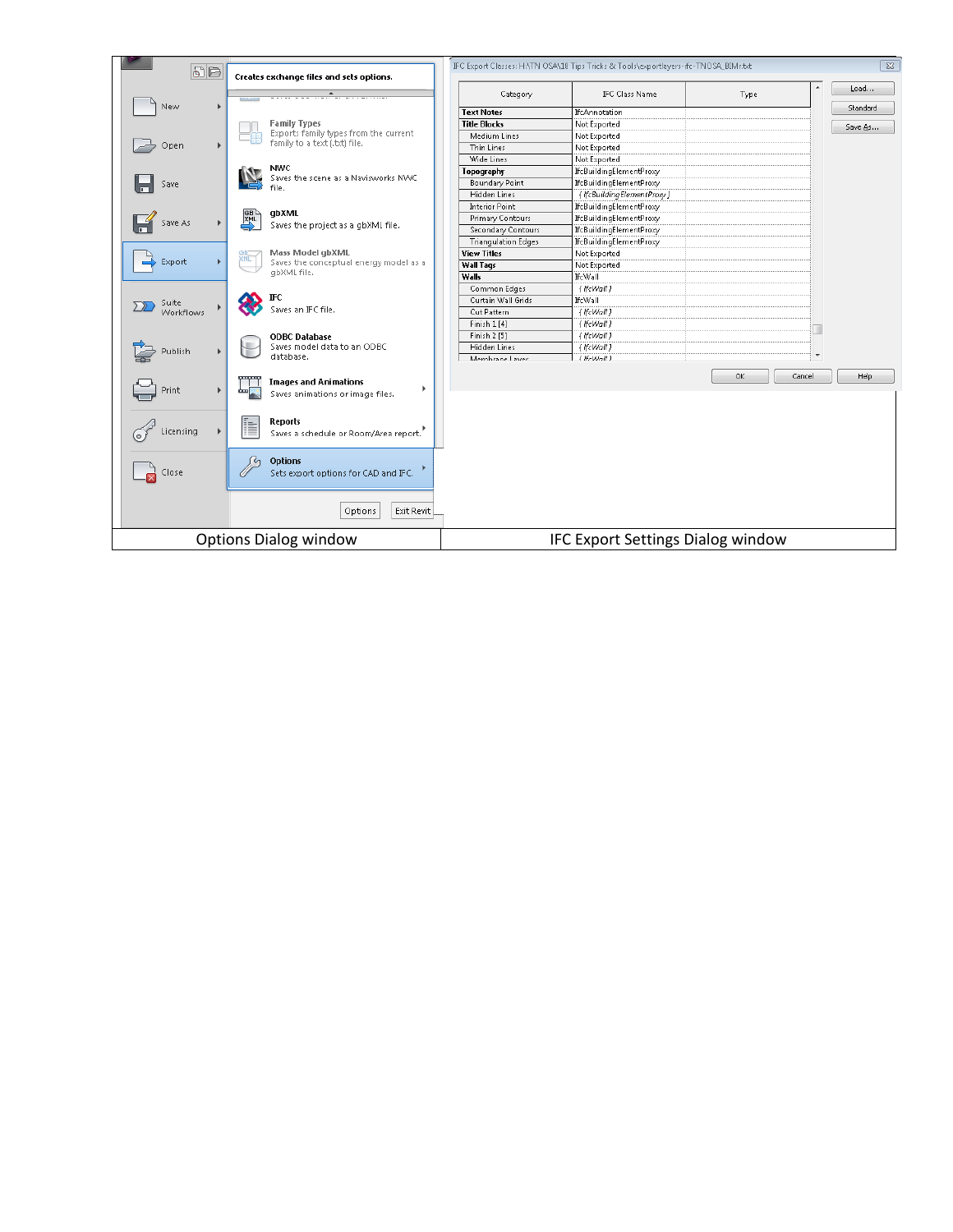## **Geo‐referencing in Revit**

1. **Make sure the Project Base Point and the Survey Point are visible.** These settings can be adjusted from the Visibility/Graphic Overrides menu.

| Model Categories<br>Annotation Categories   Analytical Model Categories   Imported Categories<br>Filters<br>If a category is unchecked, it will not be visible.<br>Show model categories in this view<br>Filter list:<br><multiple><br/><math>\checkmark</math><br/>Projection/Surface<br/>Cut<br/>Visibility<br/>Halftone<br/>Detail Level<br/>Patterns<br/>Patterns<br/>Lines<br/>Transparency<br/>Lines<br/>Ò Z<br/>Ramps<br/>By View<br/>П<br/><math>\overline{\mathbf{v}}</math><br/>By View<br/>Raster Images<br/>Ė∼⊽<br/>Roads<br/>By View<br/><math>\Box</math><br/><math>\overline{\blacktriangledown}</math><br/>П<br/>By View<br/>Roofs<br/>œ.<br/>∙⊽<br/>By View<br/>Rooms<br/>□<br/>Œ.<br/>Security Devices<br/>⊽<br/>By View<br/>□<br/>Ė-V<br/>By View<br/>Shaft Openings<br/>П<br/>Ė⊢⊽<br/>Site<br/>By View<br/>Hidden Lines<br/>☑ Landscape<br/><math>\nabla</math> Pads<br/>Project Base Point<br/>u<br/>≣<br/>Property Lines<br/><math>\triangleright</math> Stripe<br/>Survey Point<br/>ш</multiple> |
|-------------------------------------------------------------------------------------------------------------------------------------------------------------------------------------------------------------------------------------------------------------------------------------------------------------------------------------------------------------------------------------------------------------------------------------------------------------------------------------------------------------------------------------------------------------------------------------------------------------------------------------------------------------------------------------------------------------------------------------------------------------------------------------------------------------------------------------------------------------------------------------------------------------------------------------------------------------------------------------------------------------------------|
|                                                                                                                                                                                                                                                                                                                                                                                                                                                                                                                                                                                                                                                                                                                                                                                                                                                                                                                                                                                                                         |
|                                                                                                                                                                                                                                                                                                                                                                                                                                                                                                                                                                                                                                                                                                                                                                                                                                                                                                                                                                                                                         |
|                                                                                                                                                                                                                                                                                                                                                                                                                                                                                                                                                                                                                                                                                                                                                                                                                                                                                                                                                                                                                         |
|                                                                                                                                                                                                                                                                                                                                                                                                                                                                                                                                                                                                                                                                                                                                                                                                                                                                                                                                                                                                                         |
| $\nabla$ Utilities                                                                                                                                                                                                                                                                                                                                                                                                                                                                                                                                                                                                                                                                                                                                                                                                                                                                                                                                                                                                      |
| By View<br>⊞ M Spaces<br>L<br>$\checkmark$                                                                                                                                                                                                                                                                                                                                                                                                                                                                                                                                                                                                                                                                                                                                                                                                                                                                                                                                                                              |
| Override Host Layers<br>Expand All<br>Aļļ<br>None<br>Invert<br>Cut Line Styles<br>Edit<br>Categories that are not overridden are drawn<br>Object Styles<br>according to Object Style settings.                                                                                                                                                                                                                                                                                                                                                                                                                                                                                                                                                                                                                                                                                                                                                                                                                          |

- 2. Once both are visible, the Project Base point is the Circular object, and the Survey Point is the Triangular object.
- 3. **Determine the location of your project based on the TN State Plan Coordinate system.** Enter values for the following:
	- a. Project Base Point and Survey Point: **N/S**
	- b. Project Base Point and Survey Point: **E/W**
	- c. Project Base Point and Survey Point: **Elev**
	- d. Project Base Point Only: **Angle to True North**



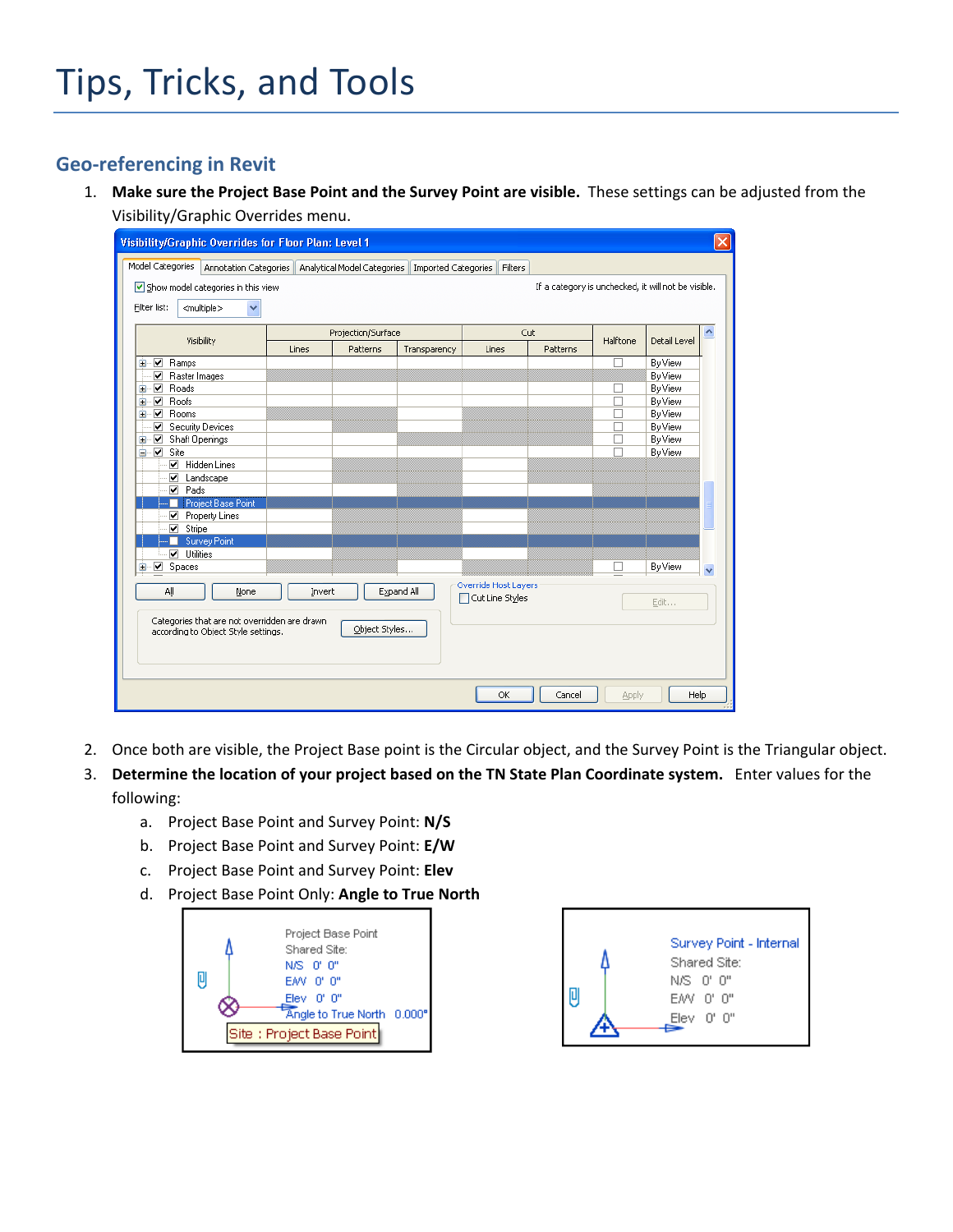4. Change the IFC Export Options to allow Project Base Point and Survey Point information to be exported. Change "Not Exported" to "IfcSite" for both.

| Category                    | <b>IFC Class Name</b>           | Type | Load     |
|-----------------------------|---------------------------------|------|----------|
| Color Fill                  | IfcSpace                        |      | Standard |
| <b>Interior Fill</b>        | { If cSpace }                   |      |          |
| Reference                   | { If cSpace }                   |      | Save As  |
| <b>Ruled Curtain System</b> | IfcCurtainWall                  |      |          |
| <b>Schedule Graphics</b>    | Not Exported                    |      |          |
| <b>Scope Boxes</b>          | Not Exported                    |      |          |
| <b>Sections</b>             | Not Exported                    |      |          |
| <b>Security Devices</b>     | IfcBuildingElementProxy         |      |          |
| <b>Shaft Openings</b>       | Not Exported                    |      |          |
| <b>Hidden Lines</b>         | Not Exported                    |      |          |
| <b>Site</b>                 | IfcSite                         |      |          |
| $\overline{0}$              | { If c5ite }                    |      |          |
| <b>Hidden Lines</b>         | $\sqrt{K}$ c5ite $\}$           |      |          |
| Landscape                   | { Ifc5ite }                     |      |          |
| Pads                        | IfcSlab                         |      |          |
| Project Base Point          | IfcSite                         |      |          |
| Property                    | IfcBuildingElementProxy         |      |          |
| <b>Property Lines</b>       | $\{ \textit{f5} \textit{f6} \}$ |      |          |
| Stripe                      | √ Bc5ite }                      |      |          |
| <b>Survey Point</b>         | <b>IfcSite</b>                  |      |          |
| <b>Utilities</b>            | { Ifc5ite }                     |      |          |
| <b>Site Tags</b>            | Not Exported                    |      |          |
| <b>Spaces</b>               | Not Exported                    |      |          |
| Color Fill                  | Not Exported                    |      |          |
| Interior                    | Not Exported                    |      |          |
| Reference                   | Not Exported                    |      |          |

**Note:** The objects are only visible in Revit; they are not visible in the exported IFC model; however, the data is accessible in the IFC file. When the IFC file is opened in Tekla BIMsight,

- $\bullet$  N/S = Origin.X
- $\bullet$  E/W = Origin.Y
- $\bullet$  Elev = Origin.Z
- 5. In order to have a 3D object represent the coordinates of the project, create a custom generic model family object in Revit and add the following attributes:
	- GeoRef\_AngleToTrueNorth
	- GeoRef\_NS
	- GeoRef\_EW
	- GeoRef\_Elev
- 6. Locate the object in the same place as the Project Base Point Object in Revit and add the same values entered for the Project Base Point and Survey point.
- 7. When the file is exported to IFC, the object will be visible and the attributes/values can be viewed as well by selecting the object and viewing its properties.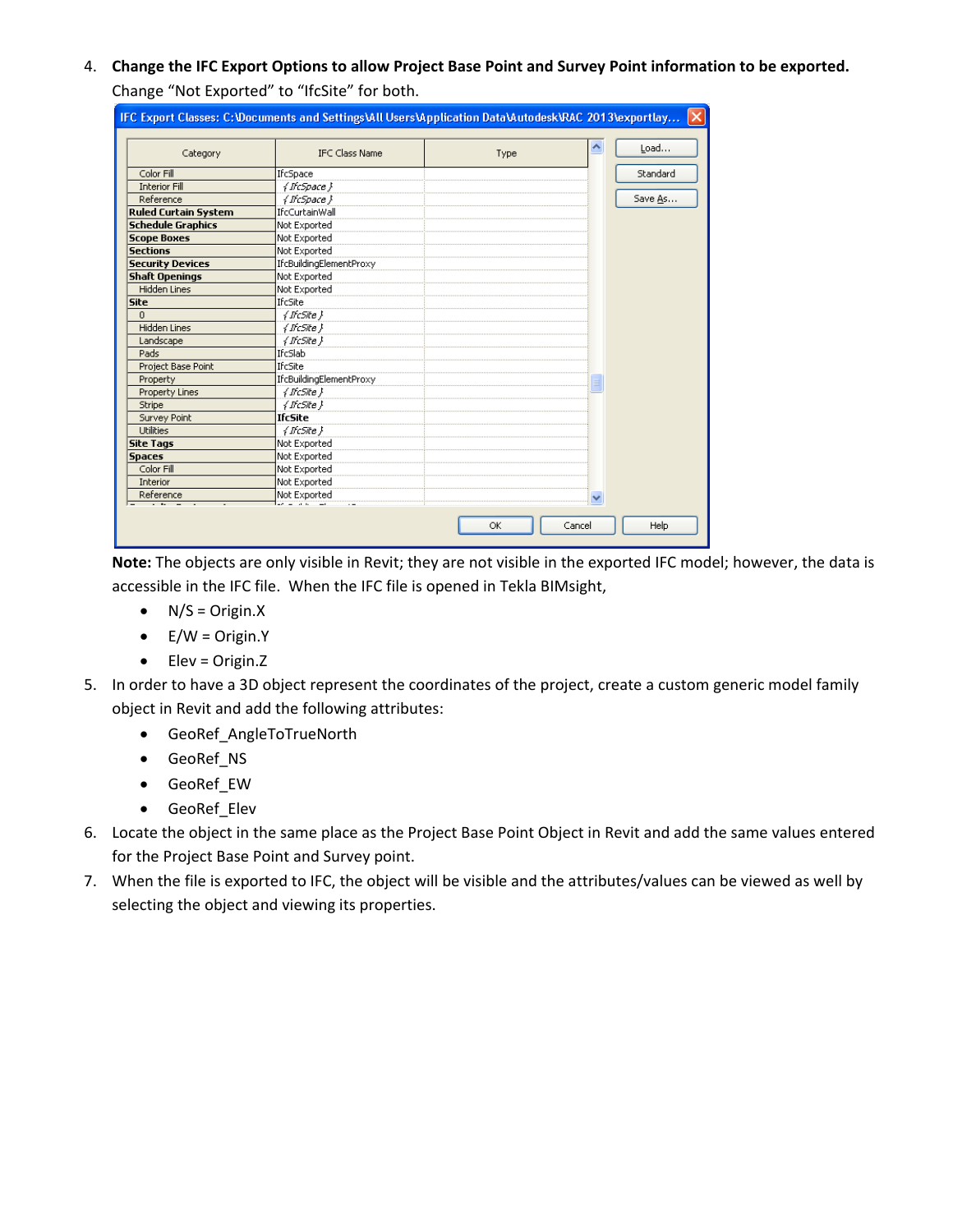# Steps for creating a building polyline in Revit that can be viewed in both a 2D DWG file and a **3D IFC model file**

- 1. **Create an area plan.** If area plans are used for other purposes on your projects, it is best to create an "Area Scheme" for this requirement. The area scheme could be named "TN OSA Building Perimeter Outline".
- 2. To create an area scheme, highlight the Architecture tab in Revit, then expand the Room & Areas drop down box, and then select Area and Volume Computations.



3. **Press the Area Schemes tab, then press "New" to create new scheme.**

|                             | <b>Area and Volume Computations</b> |                                                                     | $\times$       |
|-----------------------------|-------------------------------------|---------------------------------------------------------------------|----------------|
|                             | Area Schemes<br>Computations        |                                                                     |                |
|                             | Name                                | Description                                                         | ∧              |
| п                           | Gross Building                      | Total Constructed Area of a Building                                | New            |
| $\overline{2}$              | Rentable                            | Area Measurements Based on the Standard Method for Measuring Floor. | <b>Delete</b>  |
| Iз                          | TN OSA Building Perimeter Outline   | TN OSA BIMr - Perimeter Building Polyline Requirement               |                |
|                             |                                     |                                                                     |                |
|                             |                                     |                                                                     |                |
|                             |                                     |                                                                     |                |
|                             |                                     |                                                                     |                |
|                             |                                     |                                                                     |                |
|                             |                                     |                                                                     |                |
|                             |                                     |                                                                     |                |
|                             |                                     |                                                                     |                |
|                             |                                     |                                                                     |                |
|                             |                                     |                                                                     |                |
|                             |                                     |                                                                     |                |
|                             |                                     |                                                                     |                |
|                             |                                     |                                                                     |                |
|                             |                                     |                                                                     |                |
|                             |                                     |                                                                     |                |
| $\left  \mathbf{L} \right $ | <b>TITL</b>                         | $\rightarrow$                                                       |                |
|                             |                                     |                                                                     |                |
|                             |                                     |                                                                     |                |
|                             |                                     | OK                                                                  | Help<br>Cancel |

- 4. Create new area plan of the lowest level using newly created scheme.
- 5. Use **Area Boundary Lines** to trace the perimeter of the building.
- 6. Place an **Area** object within the boundary.
- 7. **Tag** the Area to name it.
- **8. Update IFC Export Settings in Revit so that Areas get exported to IFC.** Change the IFC Class Name from "Not Exported" to "IfcSpace".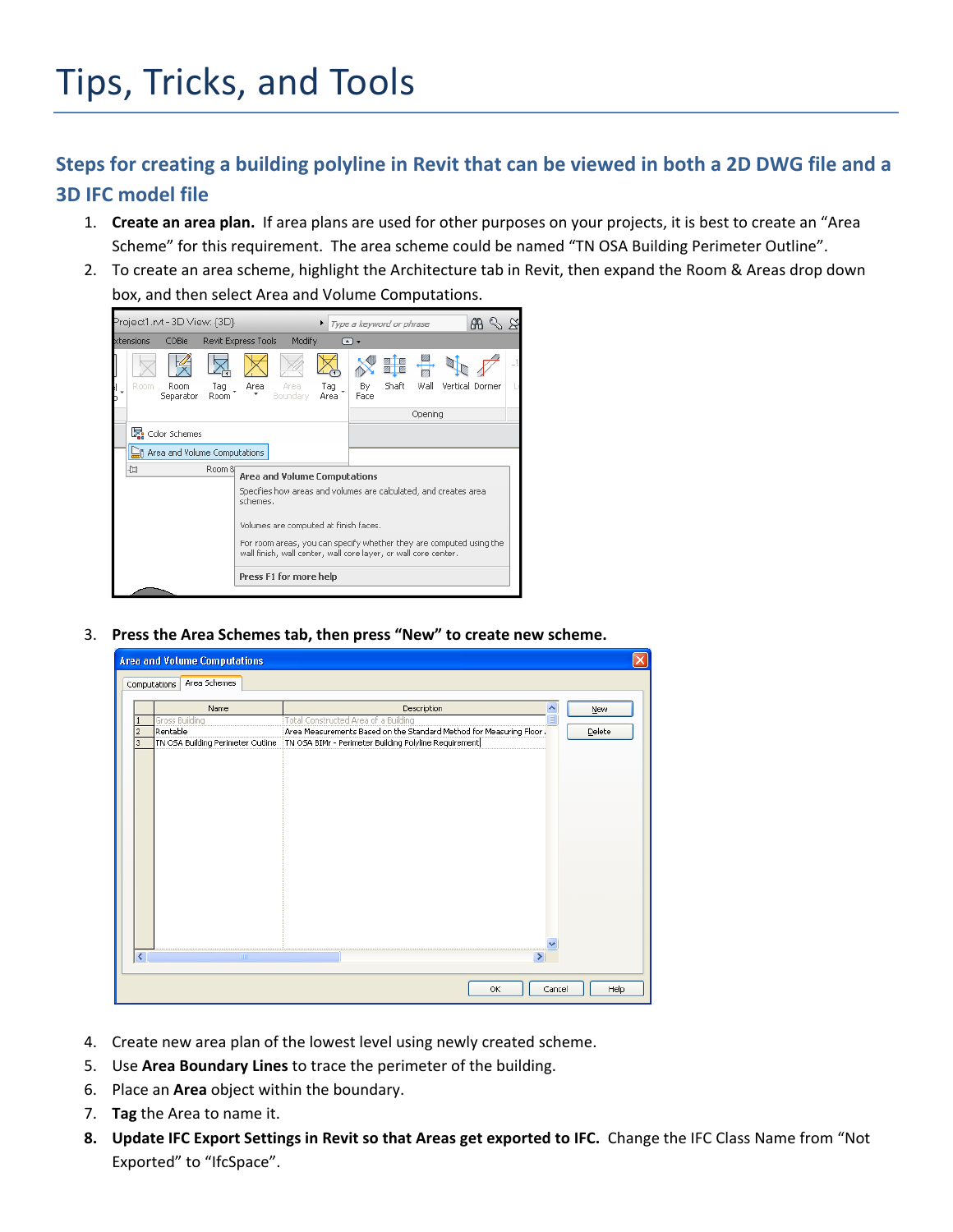| Category                                          | <b>IFC Class Name</b>          | Type |   | Load     |
|---------------------------------------------------|--------------------------------|------|---|----------|
| <b>Air Terminals</b>                              | <b>IfcAirTerminal</b>          |      |   | Standard |
| <b>Analytical Beam Tags</b>                       | Not Exported                   |      |   |          |
| <b>Analytical Beams</b>                           | Not Exported                   |      |   | Save As  |
| <b>Analytical Brace Tags</b>                      | Not Exported                   |      |   |          |
| <b>Analytical Braces</b>                          | Not Exported                   |      |   |          |
| <b>Analytical Column Tags</b>                     | Not Exported                   |      |   |          |
| <b>Analytical Columns</b>                         | Not Exported                   |      |   |          |
| <b>Analytical Floor Tags</b>                      | Not Exported                   |      |   |          |
| <b>Analytical Floors</b>                          | Not Exported                   |      |   |          |
| <b>Analytical Foundation Slabs</b>                | Not Exported                   |      |   |          |
| <b>Analytical Isolated Foundatio</b>              | Not Exported                   |      |   |          |
| <b>Analytical Isolated Foundatio</b>              | Not Exported                   |      |   |          |
| <b>Analytical Slab Foundation Ta Not Exported</b> |                                |      |   |          |
| <b>Analytical Wall Foundation Ta Not Exported</b> |                                |      |   |          |
| <b>Analytical Wall Foundations</b>                | Not Exported                   |      |   |          |
| <b>Analytical Wall Tags</b>                       | Not Exported                   |      |   |          |
| <b>Analytical Walls</b>                           | Not Exported                   |      |   |          |
| <b>Area Polylines</b>                             | Not Exported                   |      |   |          |
| <b>Area Tags</b>                                  | Not Exported                   |      |   |          |
| <b>Areas</b>                                      | IfcSpace                       |      |   |          |
| Color Fill                                        | IfcFillAreaStyleHatching       |      |   |          |
| <b>Interior Fill</b>                              | { If cSpace }                  |      |   |          |
| Reference                                         | { If cSpace }                  |      |   |          |
| <b>Assemblies</b>                                 | <b>IfcElementAssembly</b>      |      |   |          |
| <b>Cable Tray Fittings</b>                        | IFCCableCarrierFittingType     |      |   |          |
| Center line<br><del>.</del>                       | { IFCCableCarrierFittingType } |      | × |          |

9. **Update DWG Export Settings so that Room and area boundaries get exported as Polylines.** From the General tab, check the "Export Rooms and areas as polylines" box.

| <b>Modify DWG/DXF Export Setup</b>                                             |                                                                                                                                                                                        |         |
|--------------------------------------------------------------------------------|----------------------------------------------------------------------------------------------------------------------------------------------------------------------------------------|---------|
| Select Export Setup<br>$\mid$ <in export="" session="" setup<math="">&gt;</in> | Patterns    Text & Fonts    Colors    Solids    Units & Coordinates<br>Lines<br>Layers   <br>Room and area boundaries:<br>Export rooms and areas as polylines<br>Non-plottable layers: | General |

## 4. **Export the model or view**

- To IFC format
- To DWG format
- 5. When the IFC model is opened in an IFC viewer, the perimeter outline will show up as a space. When the DWG file is opened in a CAD software program, the perimeter outline will show up as a polylines.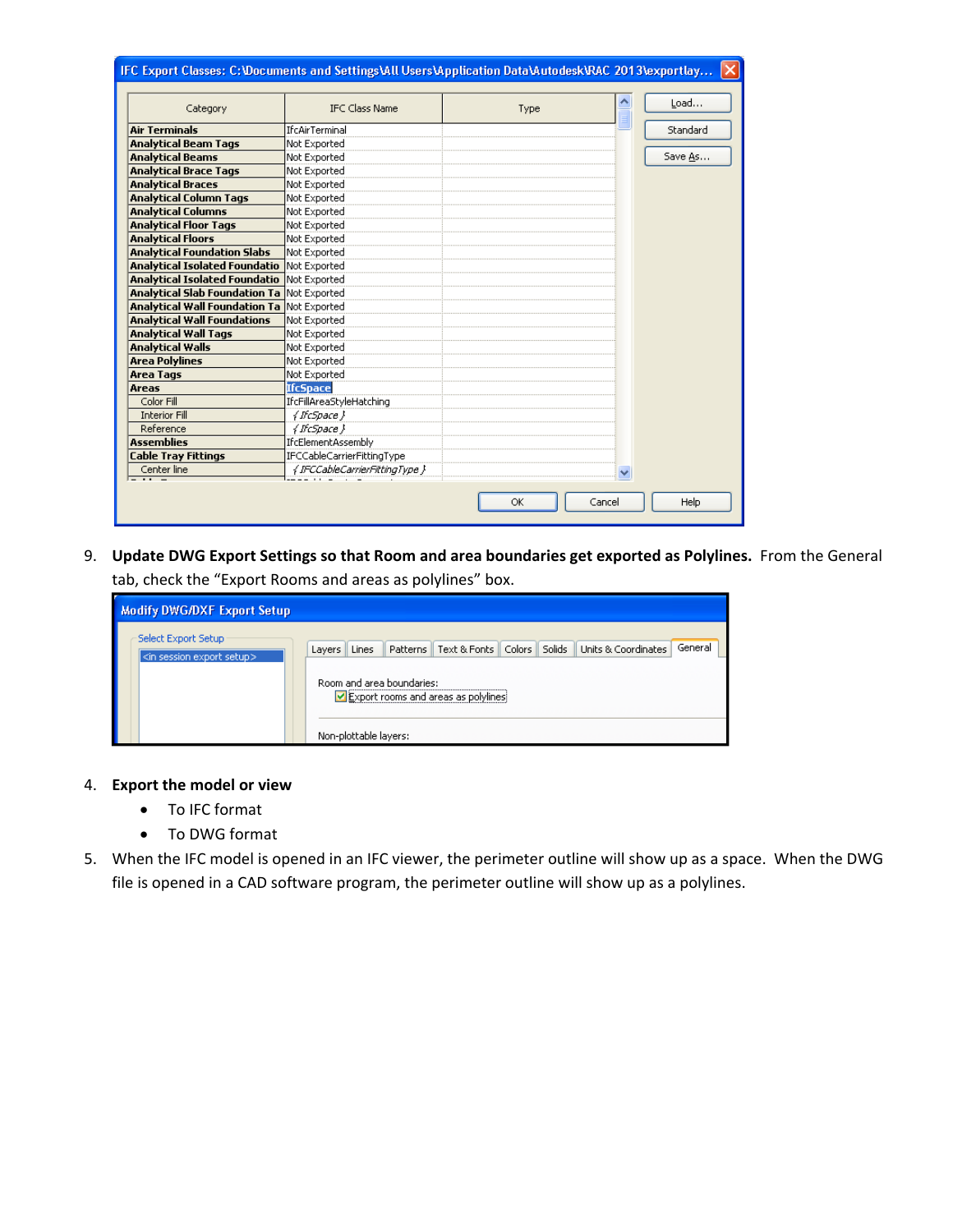# Tips, Tricks, and Tools

## **Creating an Energy Model in Revit 2014**

The latest version of Revit now allows users to perform energy analysis within Revit directly on actual BIMs in addition to massing BIMs. However, it is still important that the model be constructed with minimal detail.

In previous Revit releases, detailed energy analysis on the BIM could only be accomplished by exporting the model to GBXML format and analyzing in Green Building Studio. Early energy analysis within Revit could only be accomplished by performing the analysis on a simple massing model. This type of workflow required users to create a mass model first, then after completing the energy analysis, create a BIM from the mass by using facing of the mass as a reference. This workflow was sufficient, however not all building forms require a mass model to explore the form and the mass was simply generated for the purpose of performing the energy analysis. For example, a simple rectangular building does not require the designer to start with a mass to analyze the form.

When the energy analysis is run on the BIM, users can view the automatically created analytical model by opening it in Autodesk Design Review. This allows for spot checking the model for major gaps or voids.



To view the analytical model, do the following:

- 1. From within Revit, make sure the **Analyze** tab is highlighted then click the **Results & Compare** icon located in the Energy Analysis section of the window.
- 2. Select the analyzed model you wish to view from the selection tree on the left hand side of the dialog window.
- 3. Next click the **Open** icon at the top of the menu bar in the Results and Compare dialog window. Choose D**esign Review** from the drop down menu.
- 4. The analytical model will open in design review. Explore the model using the navigation tools. Use the selection arrow tool to select objects and review information related to their analytical properties.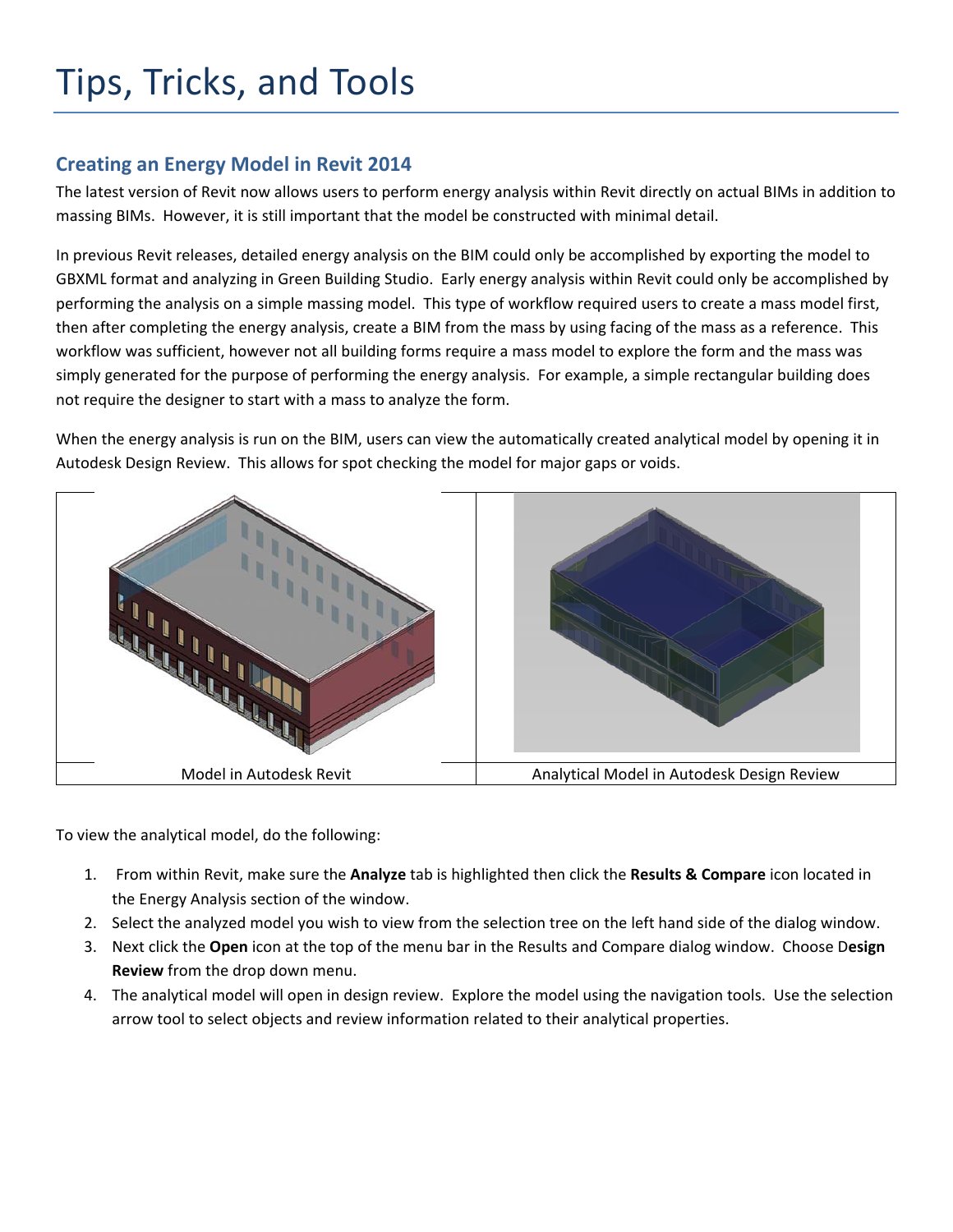## **Using Tekla BIMsight**

- 1. The latest version allows for sharing models amongst project teams over a network or cloud collaboration site, however some information placed in the model will not be allowed with using the sharing method as **opposed to distributing the .TBP file.**
	- o Items available in a shared model file:
		- Models
		- Notes
	- o Items *NOT* available in a shared model file:
		- Saved Views
		- Conflict Rules
		- Documents

## **2. Assigning colors in Tekla BIMsight**

- o When changing the default colors of models, individual objects, systems, etc., understand that the colors will revert back to the default color when updated versions of a particular model are reloaded in Tekla BIMsight.
- **3. Tekla BIMsight now has support for 2D grids**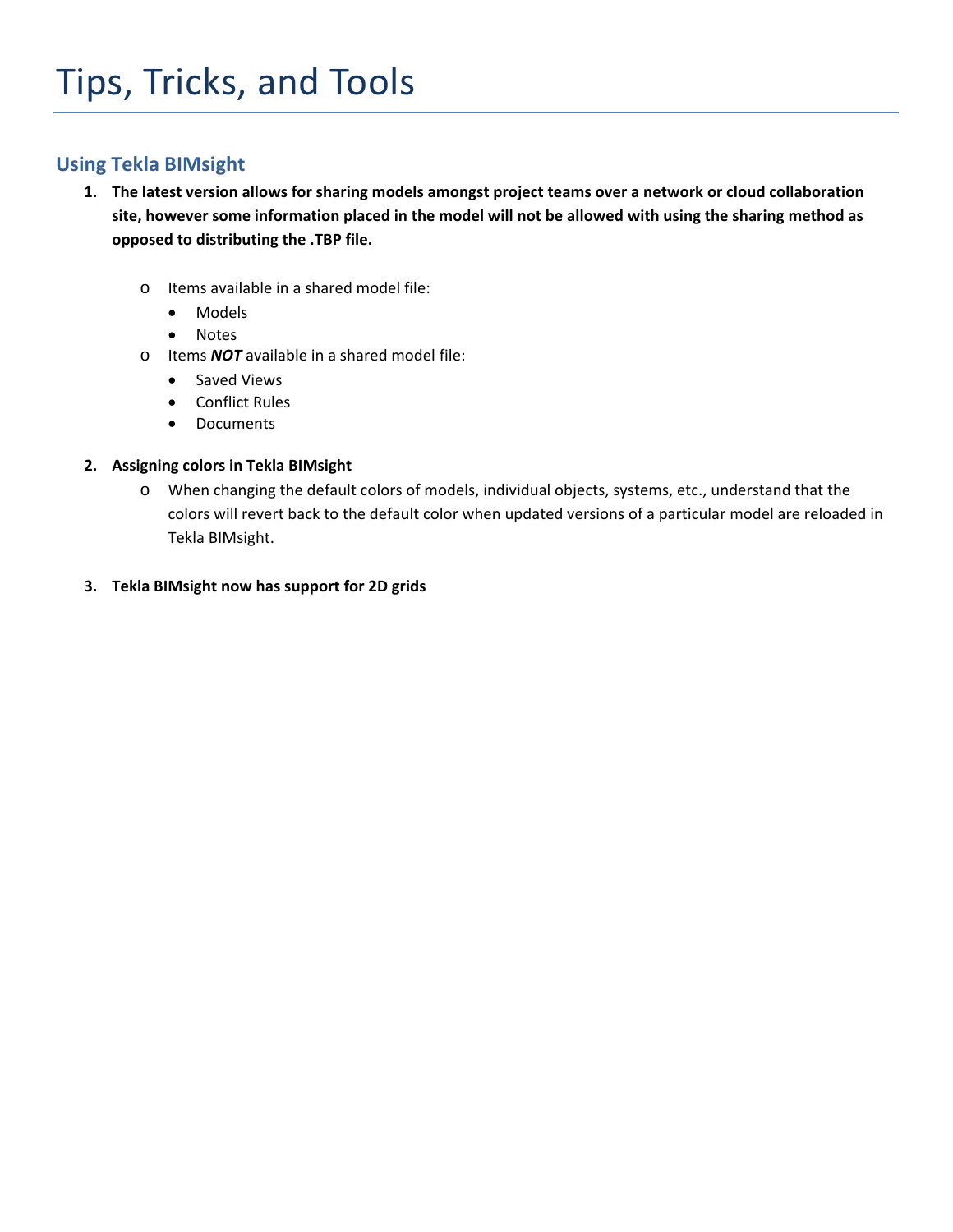# **Using the Autodesk Revit Extension "Shared Parameters Converter"**

- 1. **The Shared Parameters Converter** is a tool that provides a convenient way to update Out Of the Box Revit families with attributes contained in a shared parameters file.
- 2. Currently it is only offered as an extension available only to subscription customers.

## **Steps:**

1. **Choose the source files location.** This is the folder where the revit family objects are currently located. Be sure to uncheck the box next to "Skip.000\*.rfa. **Tip: Choose one group of family objects at a time. e.g. Doors, Windows, etc.**

| S Shared Parameters Converter             |                                                                                                          |  |
|-------------------------------------------|----------------------------------------------------------------------------------------------------------|--|
| Configuration                             |                                                                                                          |  |
| Source files Incation:                    | C:\ProgramData\Autodesk\RAC 2013\Libraries\US Imp<br>$\nabla$ Skip .000*.rfa<br>$\overline{\phantom{a}}$ |  |
| Destination files location:               | C:\Documents and Settings\gwilliams\My Documents\T<br>$\vert \; $                                        |  |
| Log file location:                        | C:\Documents and Settings\gwilliams\My Documents\T<br>$\mathbf{L}$                                       |  |
| Shared Parameter file:                    | H:\TN OSA\10 Sample Demonstration Files\00 Revit Fil-<br>Configuration<br>$\cdots$                       |  |
| Progress                                  | $1 - 26$                                                                                                 |  |
|                                           | Run                                                                                                      |  |
| STATUS:Please configure shared parameter! |                                                                                                          |  |
| About<br>Help                             | Cancel<br>OΚ                                                                                             |  |

- 2. **Choose the destination files location.** The extension tool does not overwrite the original family elements, it simply makes a copy of them and applies the shared parameters to the copies and places them in your selected folder.
- 3. **Set the Log file location.** If there are any issues with the conversion, this file will document the error.

*(See next page)*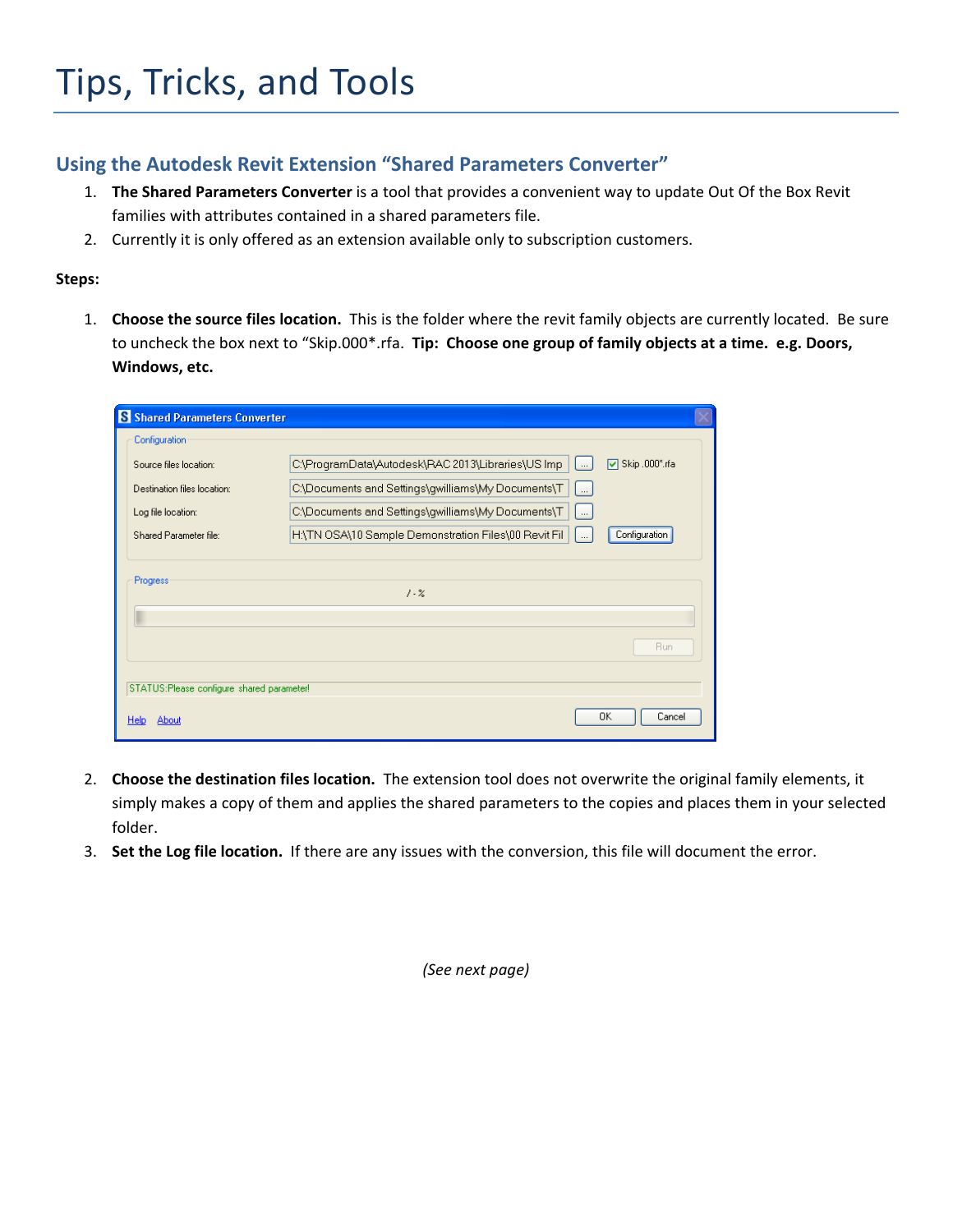- 4. **Choose the Shared parameter file.** This is your file that contains the parameter you want applied to the objects. **Note:** It is important that the shared parameters be created with the correct "Type of Parameter" assigned e.g. text, integer, number, etc. This ensures that values will have the correct unit associated with them.
	- **a. After choosing the shared parameter file, press the Configuration button.** From this dialog window, choose the parameters you wish to have added to the objects in the folder you selected by highlighting either the group or individual parameters within a group and pressing the arrow in the center between the **All Shared Parameters** category and the **Selected Parameters** category. In addition, you can also choose how each parameter should be applied, either as an **Instance** or **Type**. NOTE: This can only be changed individually for each parameter. Users cannot change this globally for a group.

| E- AcRytClassification<br>ㅅ                                                                                                                                                                                                                                                                                                                                                                                                                                                           |                                                                               |                                        |
|---------------------------------------------------------------------------------------------------------------------------------------------------------------------------------------------------------------------------------------------------------------------------------------------------------------------------------------------------------------------------------------------------------------------------------------------------------------------------------------|-------------------------------------------------------------------------------|----------------------------------------|
| 由- AcCOBie<br>面- TN OSA - SPACE<br><b>E</b> Zones<br>E- AcClassification<br>由 TN OSA - TypeIDGrouping<br>亩 TEST<br>E-TestNewCOBieUtility<br>E- TN OSA - SITE FIRE SUPPRESSION HYDRAN<br>E-TN 0SA - DOORS<br><b>DoorThickness</b><br>DoorFinish<br>DoorHeight<br>DoorWidth<br>Pressurization<br>FireLabelRating<br><b>HardwareSet</b><br>GlazingType<br><b>FireLabelClass</b><br>DoorType<br>DoorMaterial<br>EgressDoor<br>$\left\langle \right\rangle$<br><b>THE</b><br>$\rightarrow$ | Parameter Data<br>Group parameter under:<br>- Root<br>$\rightarrow$<br>$<<\,$ | $\bigcirc$ Instance<br>$\bigcirc$ Type |

5. **Once finished press OK.** The extension will now perform the conversion.

## **Benefits:**

- 1. Saves time adding attributes to groups of objects since an entire folder can be selected.
- 2. Allows user to select a specific folder to apply attributes. Unlike adding shared parameters at the project level in Revit, the user has control over which attributes get associated with what elements instead of attributes being applied at the family category level.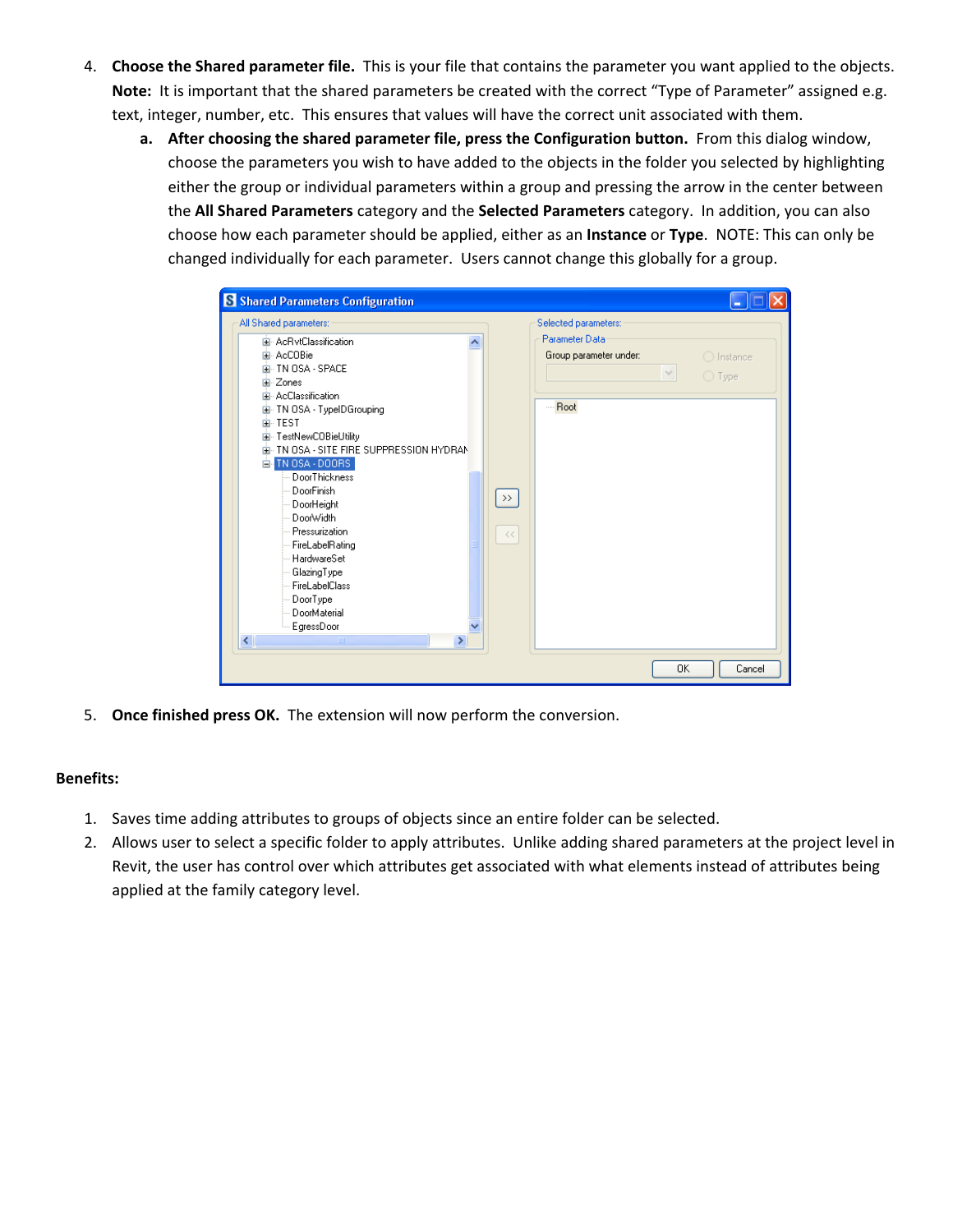#### **Known Issues:**

1. If the shared parameter file contains an attribute already associated with the existing object, e.g. voltage, the converter will produce an error and will not complete the shared parameter update. If this occurs, modify your shared parameter file by removing parameters that already exist with family objects. This requires either reviewing the family objects ahead of time or reviewing the log error report generated by the extension tool.